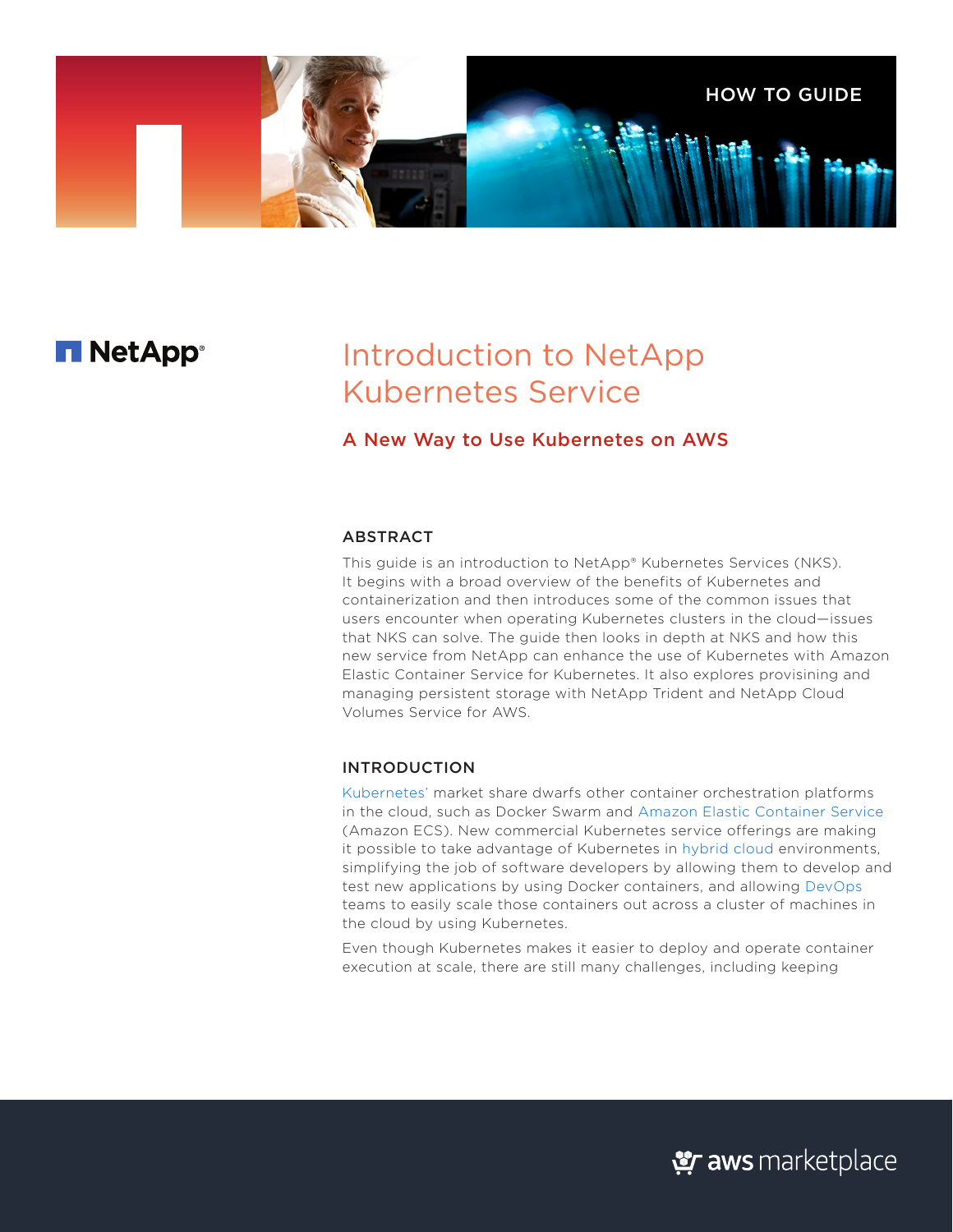

clusters patched and up to date with the latest releases of Kubernetes; managing hybrid cloud deployments; and ensuring the smooth operation of cluster workloads, such as those that use a microservices architecture. Many of these services are often stateful, and therefore require access to some form of persistent storage, which adds significant complexity to Kubernetes deployment and management.

This guide examines how NetApp Kubernetes Service meets the challenges of deploying and managing Kubernetes on AWS, while at the same time easily provisioning persistent volumes by using NetApp cloud data storage solutions.

#### Deploying and Managing Kubernetes

Kubernetes helps you take container deployments into production by providing a solution for high availability, horizontal scaling, persistent storage, monitoring, and container management. This solution uses a grid of worker nodes managed by one or more Kubernetes master nodes that form the cluster control plane. The master nodes are responsible for scheduling pods, groups of containers that interoperate closely with each other across the worker nodes in the cluster.

Kubernetes continually monitors the cluster in order to balance the workload evenly across the worker nodes. The cluster reacts to pod failure by restarting the pod, possibly on a different node, and

it can also be instructed to spin up a larger number of pods to deal with an increase in workload. This is the basis for making container applications that run on Docker scalable and fault tolerant.

Kubernetes offers a wide range of built-in storage provisioners that integrate with Amazon Elastic Block Store (Amazon EBS) in the Amazon Web Services (AWS) cloud. Shared storage, such as NFS, can also make use of the same storage from multiple pods concurrently. However, provisioning and managing persistent storage can become more difficult as cluster size increases. Ensuring that the pod storage used by Kubernetes for businesscritical data is fault tolerant, highly available, and provides consistent levels of I/O performance is out of scope for Kubernetes.

Similarly, Kubernetes administrators must deploy their own platforms and tools to manage the actual workloads deployed to the cluster. Microservice architectures require secure communications between constituent services, with the ability to manage the flow of traffic with dynamic changes to routing information. These facilities are usually provided by a service mesh, such as Istio.

To meet the rising demand for Kubernetes deployment, cloud vendors are releasing their own managed Kubernetes solutions. On AWS, that solution is Amazon Elastic Container Service for Kubernetes ([Amazon EKS\)](https://aws.amazon.com/eks/).

But what if your Kubernetes clusters extend to other environments?

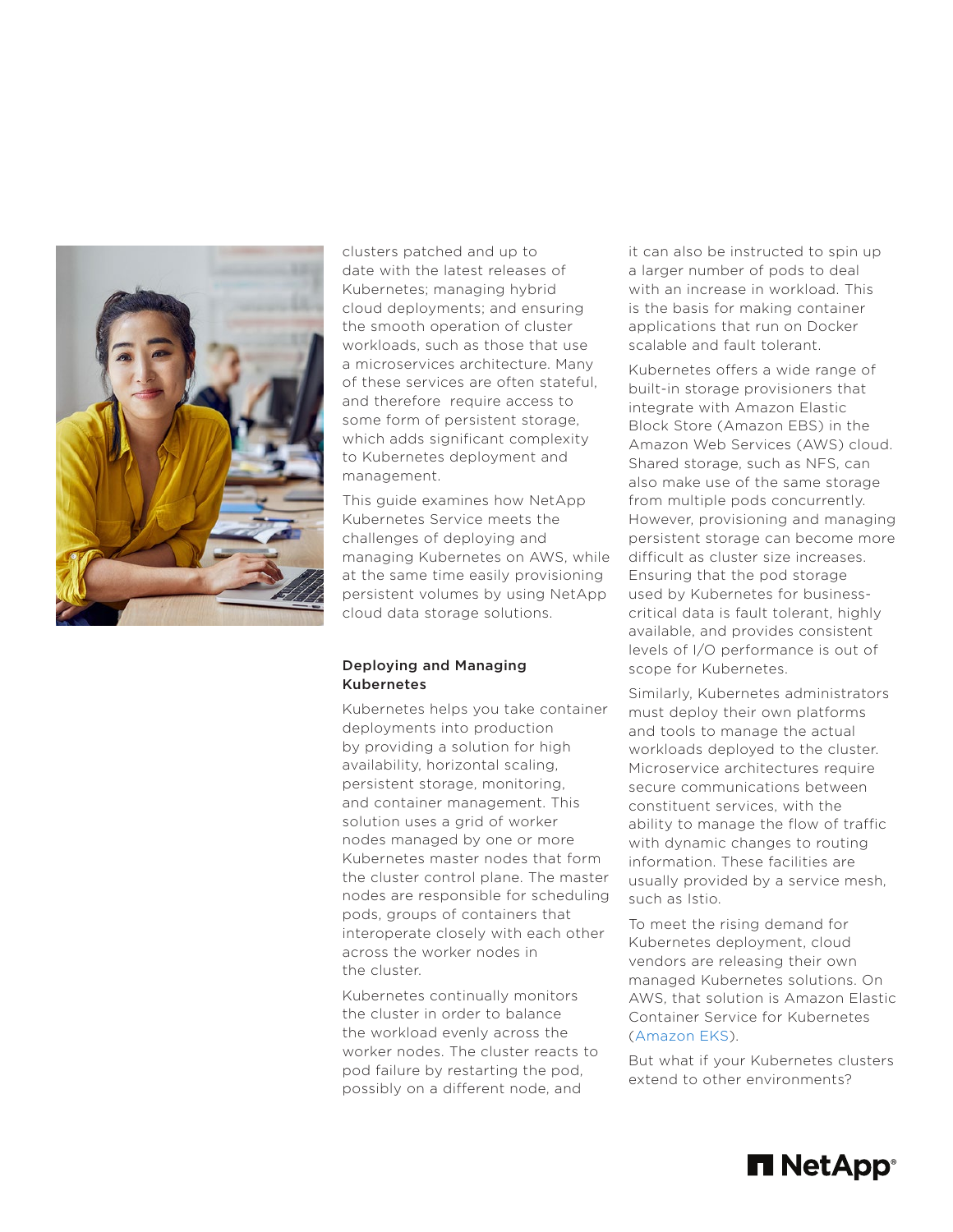#### AMAZON EKS

- Fully managed Kubernetes service on AWS
- Built across Availability Zones to eliminate points of failure
- Encrypted and secure communication between nodes
- Compatible with standard



Kubernetes workloads With NetApp Kubernetes Service (NKS), you have another option for Kubernetes deployment with AWS. You could build a cluster by using [Amazon Elastic Compute](https://aws.amazon.com/ec2/)  [Cloud](https://aws.amazon.com/ec2/) (Amazon EC2) directly, with support for NVIDIA Tesla GPUenabled worker nodes. That option also gives you greater control of the master nodes and facilities an easier transition to building clusters on Amazon EC2 directly if you're currently using Amazon EKS. Having the flexibility to deploy Kubernetes in the way that you need it is a significant part of the value offered by NKS, as discussed in the next section of this guide.

#### NetApp Kubernetes Service

NetApp Kubernetes Service (NKS) is a complete solution for deploying and managing Kubernetes and the workloads that operate on Kubernetes clusters. NKS is now available for use with AWS, providing a consistent interface for deploying Kubernetes in your cloud environment, either by using the managed Kubernetes service, such as Amazon EKS, or directly off of Amazon EC2. This solution gives you a single pane of glass for managing your global deployment of Kubernetes.

NKS offers an innovative and intuitive web-based user interface for deploying and managing Kubernetes clusters. NKS is a fully managed solution that is part of [NetApp Cloud Central,](https://cloud.netapp.com/home) so there is nothing to install. New clusters can be deployed to any cloud environment with just a few clicks, dramatically simplifying the process of getting up and running with cloud-based container orchestration.

After you deploy a new cluster, NKS helps you keep your cluster up to date with the latest releases of Kubernetes. In fact, the NKS dashboard provides bell notifications when critical security issues are found that can be resolved by upgrading to the latest version of Kubernetes. It's easy to scale the cluster with new nodes through the NKS dashboard, regardless of the underlying platform used to host the cluster. NKS also offers direct integration with NetApp cloud storage solutions, such as Cloud Volumes Service, which offer robust and high-performance iSCSI and NFS storage solutions for provisioning [persistent storage.](https://www.netapp.com/us/info/what-is-persistent-storage.aspx)

#### Managing Persistent Storage

The integration of NKS with Cloud Volumes Service is achieved through the NetApp Trident Kubernetes storage provisioner, which is automatically deployed to new clusters created with NKS. Trident is NetApp's open-source and fully supported solution for integrating NetApp storage solutions with

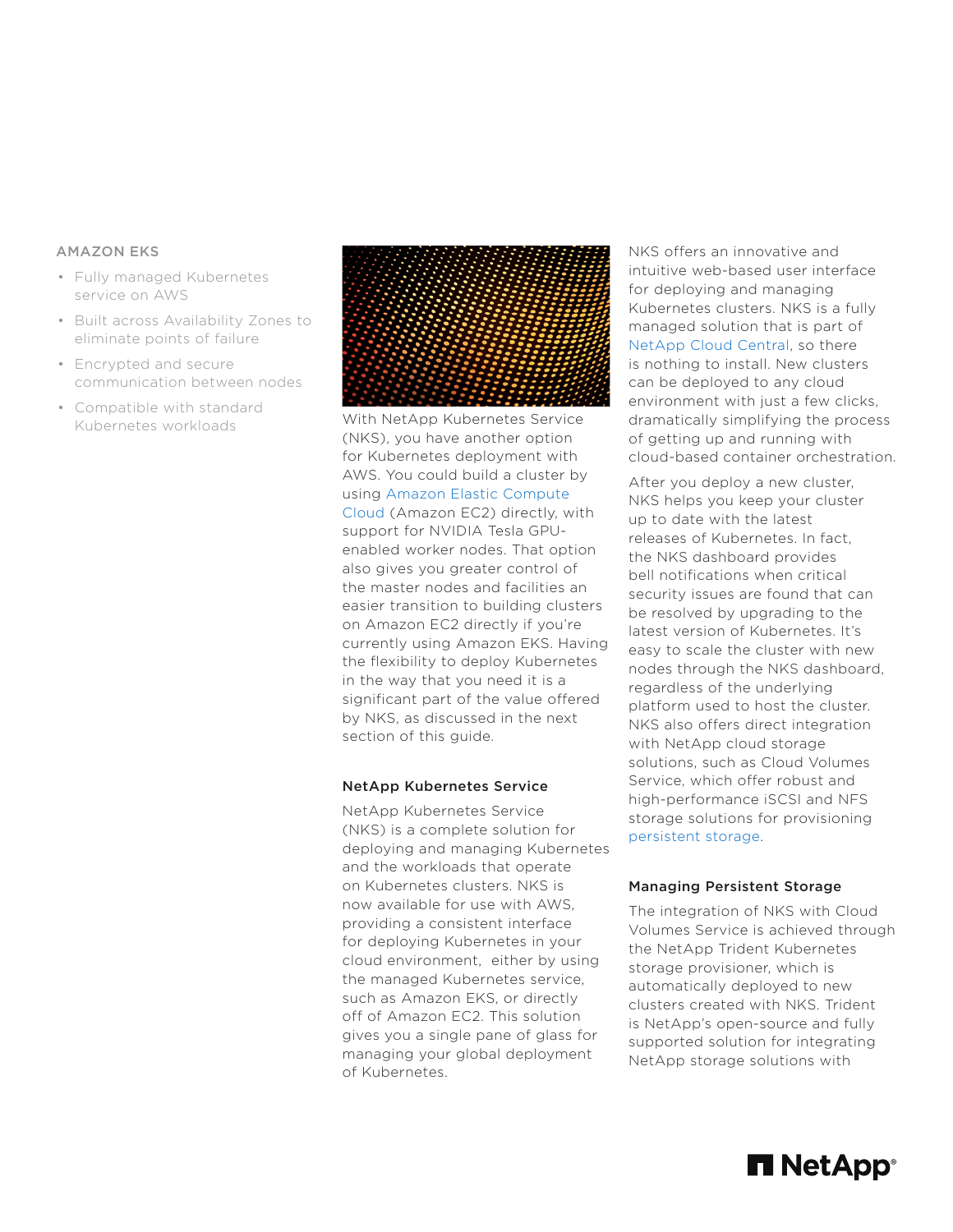#### NETAPP KUBERNETES SERVICE

- Fully managed solution
- Fully integrated with Amazon EKS
- Web-based user interface
- Regular and managed updates for Kubernetes
- Easy scaling
- Works directly with NetApp Cloud Volumes Service
- Federate clusters for large-scale deployments

any Kubernetes cluster. Native Kubernetes manifests are used to achieve this integration, which means that users don't need to adopt new processes or procedures to use this storage.

[NetApp Cloud Volumes Service](https://cloud.netapp.com/cloud-volumes-service-for-aws) is an enterprise-grade solution for data storage in the cloud, providing a fully managed solution for robust and very high-performance NFS storage in AWS. Cloud Volumes Services comes with NetApp's high-quality data management features such as instant, spaceefficient snapshots, data cloning, and high availability that is resilient against Availability Zone failures. Having access to this kind of storage solution directly from your Kubernetes cluster makes it much easier to provision reliable, flexible, and high-performance persistent volumes.

An example of the flexibility of NetApp cloud storage solutions is the use of data cloning to quickly create clones of existing storage volumes. This process gives you immediate access to temporary, writable copies of existing file share volumes. NKS users on AWS can take advantage of cloning from directly within their Kubernetes clusters by using native Kubernetes manifests, because the NetApp Trident storage provisioner can be instructed to create a clone of an existing persistent volume, rather than dynamically provisioning a new one, using a metadata annotation.

#### Cluster Management

After deploying a set of clusters, potentially across different AWS regions, NKS allows you federate a number of those clusters together. In that way you can use DNS services in the cloud to route incoming requests to any of the back-end clusters that are part of the federation. Federating gives you access to almost unlimited scalability around the globe, as well as superior guarantees of availability and uptime, all with just a few clicks.



The main NKS control plane dashboard also directly supports creating an Istio service mesh across multiple Kubernetes clusters. Istio offers service discovery, routing and traffic management, security, and graphical monitoring for the microservices that you deploy to Kubernetes, helping to resolve a wide variety of management issues that surface when a large number of services require reliable and secure communication with each other. NKS automatically handles the deployment of the Istio management services and the Envoy sidecar proxy.